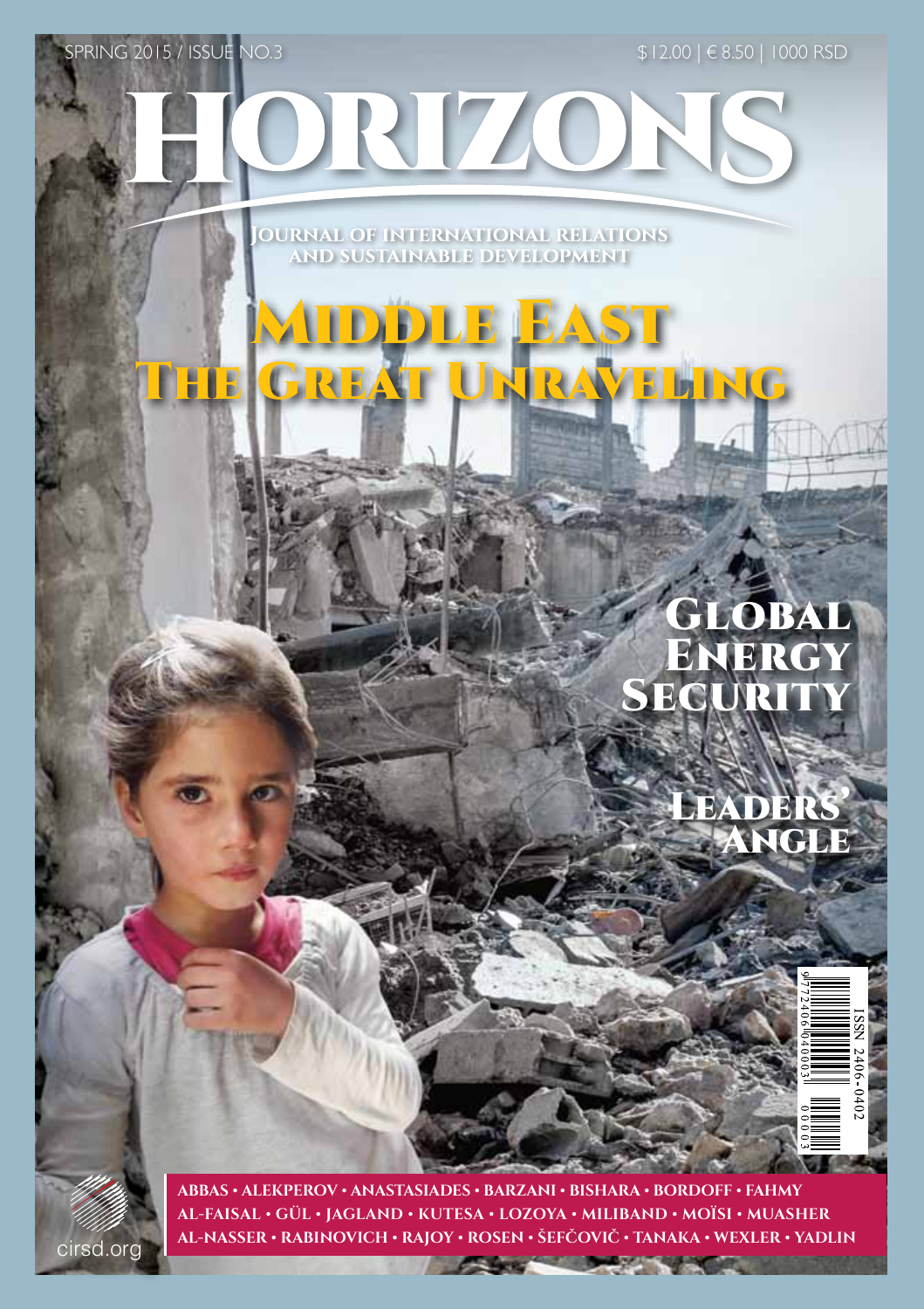# **Reconciliation and Peace in**  THE MIDDLE EAST

### *Nassir Abdulaziz Al-Nasser*

ET us ask ourselves forth-<br>rightly, which is the driver<br>human progress—total vic<br>r reconciliation? rightly, which is the driver of human progress—total victory or reconciliation?

Imagine if current flashpoints in world politics—the Israeli-Palestinian conflict, the Shia-Sunni divide, or the Syrian civil war, for instance—were to end in the total defeat of one side? The loss to human civilization would be so catastrophic that the mere thought of such a scenario should make even the most irrational actors think beyond narrowly-defined self-interests.

Reconciliation, on the other hand, pushes the parties in conflict to con-

*Reconciliation pushes the parties in conflict to consider not only their own interests, but also the interests of the enemy, and*-*beyond that, the interests of humanity at large.* 

sider not only their own interests, but also the interests of the enemy—and, beyond that, those of humanity at large.

 $\rm W^{\textrm{e}}$  know today that the pursuit of total victory has contributed

to the disappearance of entire cultures and civilizations, at least as much as ecological disasters and depletion of resources have.

The world as it is<br>today—an "international community" governed by rules (i.e. the United Nations Charter) and principles

(i.e. mutual respect, mutual understanding)—would not have developed without the spirit of reconciliation that motivated the Treaty of Westphalia in 1648,



#### *Nassir Abdulaziz Al-Nasser speaking at the United Nations*

which brought an end to the Thirty Years War. The same spirit would guide Princes Metternich and Talleyrand at the Congress of Vienna in 1815 to create a new European peace in the wake of the destructive Napoleonic Wars.

If the 193 states that make up today's United Nations—what we call the "international community" in its broadest, most inclusive sense—can work together day after day to seek the common good, it is because its members are nation states, sovereign of their territory and population, as defined by the terms of Westphalia.

As to Europe, without the principle of the "balance of power" painstakingly constructed at the Congress of Vienna in 1815, peace would not have generally reigned in those lands as it did for nearly a century, until the outbreak of World War I.

#### **RECONCILIATION**

It is clear that reconciliation is at the<br>heart of peace. The close ties among  $\mathbf{T}$ t is clear that reconciliation is at the Europe's states today, particularly those in the European Union, would have been unimaginable without the antecedent reconciliation between France and Germany in the years following World War II—two countries that fought against each other in two of the most destructive wars in history.

It took the great wisdom and strong moral convictions of General Charles de

Photo: Guliver Image / Getty Images Image /

*Nassir Abdulaziz Al-Nasser is United Nations High Representative for the Alliance of Civilizations and a former President of the UN General Assembly.*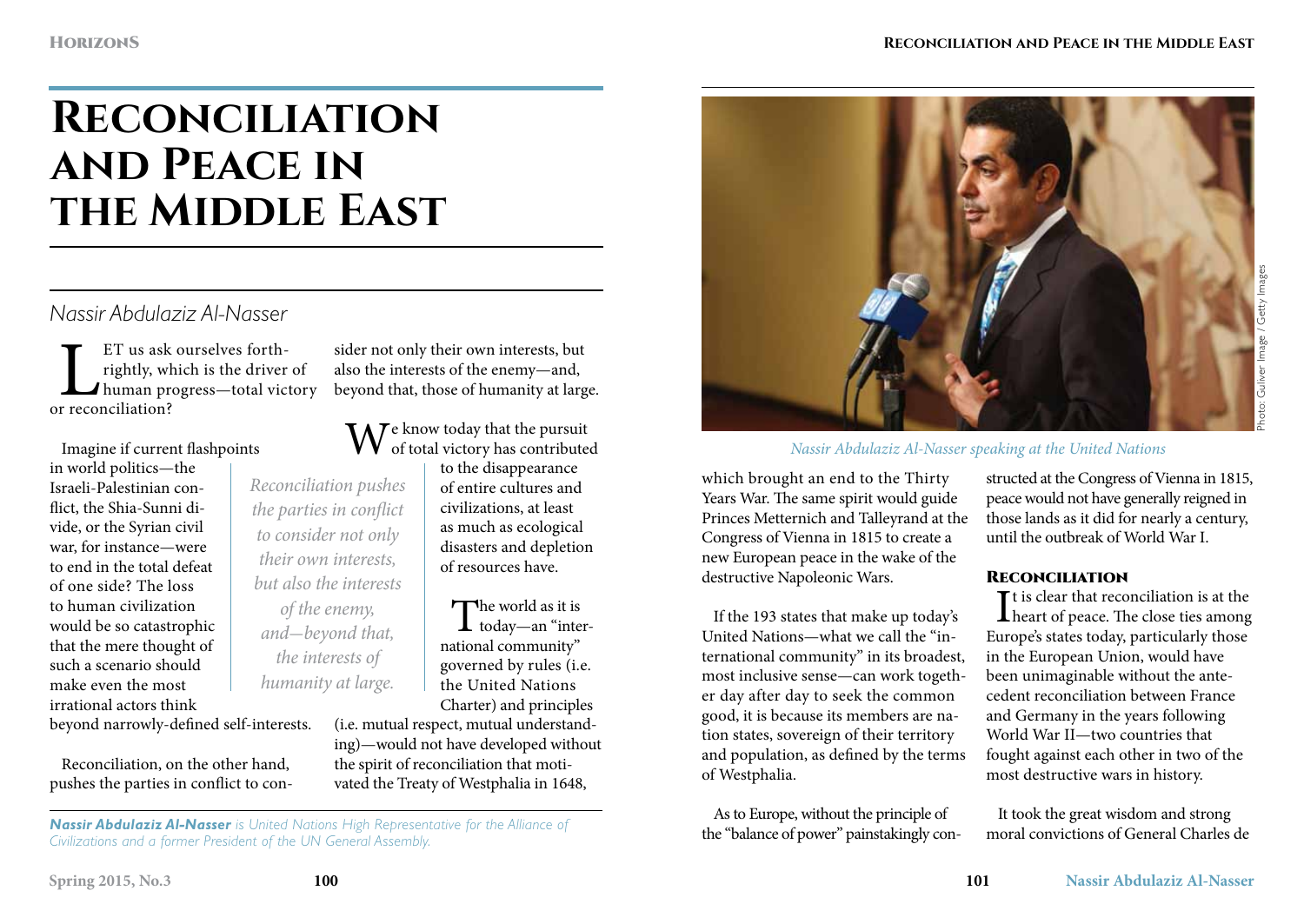Gaulle and Chancellor Konrad Adenauer to offer their peoples a future that would leave behind the aggressive spirit of the past and construct a new European peace. Since then, the European project has been built from the ground up, step by step, with moral faith and political determination by politicians, intellectuals, public servants, and civil society as a whole. The current Franco-German

partnership, springing from the ashes of World War II, clearly shows the international community what can be achieved if reconciliation is expertly, patiently, and sincerely applied to today's most intractable conflicts.

Seeking reconciliation through mediation is one of the most innovative diplomatic practices of the United Nations. On June 22nd, 2011—the day I was elected President of the sixty-sixth session of the UN General Assembly the Assembly adopted its first resolution on mediation (Resolution 65/283). This was a landmark, and long overdue, achievement for the UN.

#### **FORGIVENESS**

Mediation, when successful, leads  $\mathbf{T}_\mathrm{to}$  reconciliation; and reconciliation leads to lasting peace. But reconciliation cannot happen without forgiveness.

Without forgiveness—which releases the heart from the dark desire for revenge—there can be no true and lasting reconciliation, and hence no real peace. For hundreds of years, Europe lived through a continuum of wars punctuated by only brief intervals of peace until Europeans realized the futility of unsustainable "total victories" and their exacting material and moral costs.

*Mediation, when successful, leads to reconciliation; and reconciliation leads to peace. But reconciliation cannot happen* 

Through forgiveness, we give our enemy that part of ourselves that bears the suffering he inflicted on us, and which constitutes the hidden well of revenge from which future wars are drawn. In making such a noble sacrifice, we are

in effect saying: "from now on, we shall live in peace as brothers and sisters and settle our differences amicably." And our enemy reciprocates. And that is the true road to reconciliation.

Without taking this most difficult, yet exalted, path, we are simply biding our time, preparing for the next round: updating our armaments, training more troops, spending on defense to the detriment of more compelling economic and social programs—in short, forsaking real, quantifiable national progress for the illusion of total victory.

To forgive, however, is not to forget. Traveling through Europe is traveling



#### *Reconcilers of Europe: Charles de Gaulle and Konrad Adenauer*

*without forgiveness.* drawn. In making such through history, and history is what holds communities together in collective rituals, celebrations, and traditions that make a people a nation. Our history books are the stories of our nationhood, of our collective joys and sorrows; the chronicles of our journeys on a given land, or of our longing to return to a land we consider ours. A textbook, however, should never be used as a tool for incitement to hatred—for preparing the ground for new wars that only perpetuate the cycle of violence that make all of us, in the end, less human and less happy.

> Looking at the Middle East, the<br>Cradle of monotheism and great civilizations—yet a region that remains mired in hatred, tensions, and con

flict—the need for reconciliation and forgiveness could not be more evident.

Consider the Israelis and Palestinians, who persist in conflict after so many destructive yet inconclusive confrontations. What will it take to make both sides realize not only the futility of their current policies, but the long-term danger they pose to their people, the region, and the world in these times of international terrorism and nuclear proliferation?

Making exclusive claims to the land, and espousing national narratives that fail to acknowledge the rights and suffering of the other side, is a road to nowhere. The region's leaders must think of the long